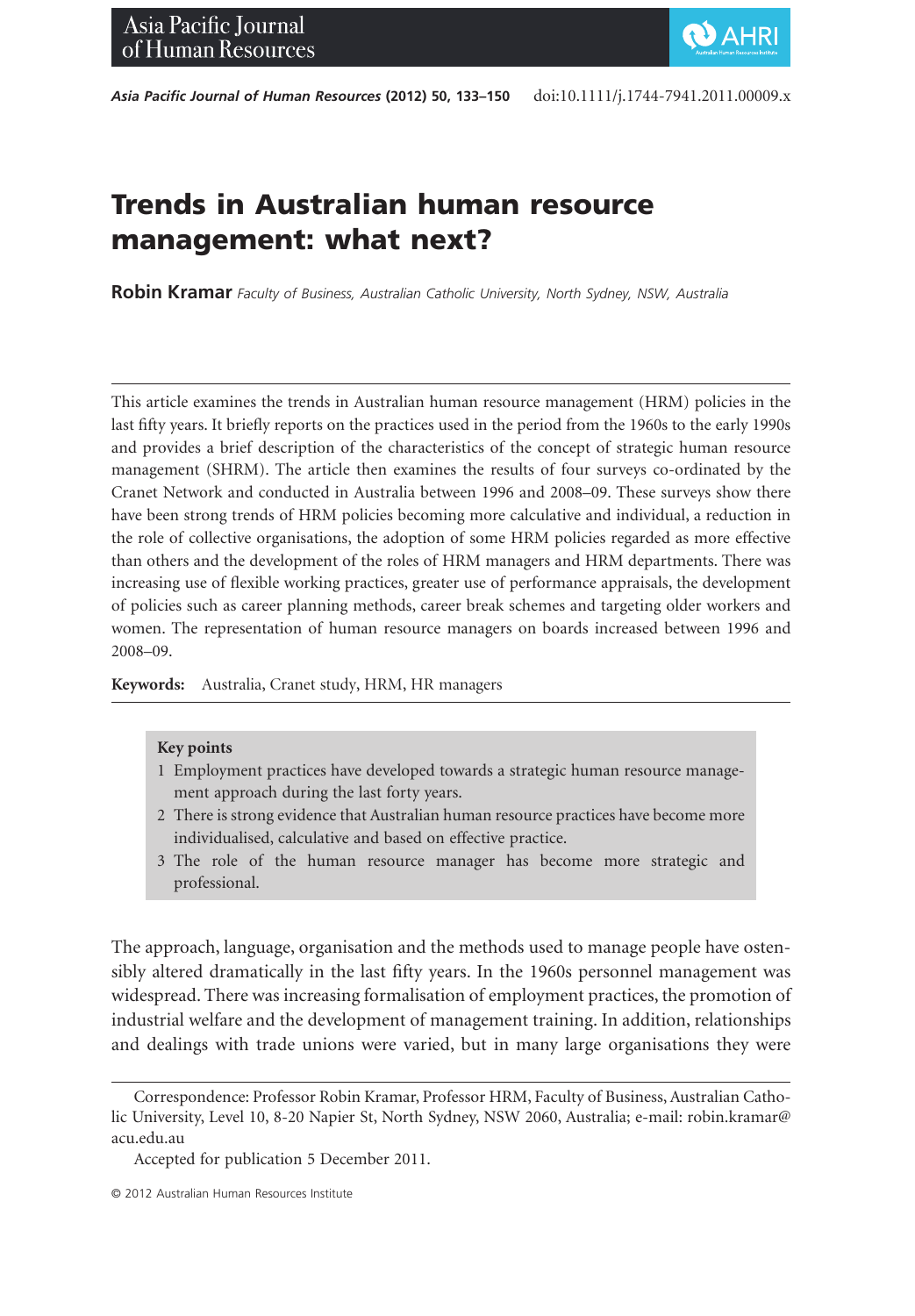frequently 'legalistic' and formal. Personnel management and industrial relations activities within organisations were usually distinct functions.

In the twenty-first century the picture of managing people is very different. The term 'human resource management' (HRM) is now almost universally used by practitioners and academics. At its core this HRM approach has a strategic element which seeks to link HRM to strategy in order to further an organisation's competitive advantage. Just as the term HRM has been used to replace personnel management, the term industrial relations has been replaced by employee relations.

This article reviews developments in managing people in Australia in the last fifty years. It briefly reviews the developments during the 1960s, 1970s and 1980s and highlights the changing context of work organisations. The paper then provides an overview of developments in HRM during the 1990s and 2000s. The data for this overview is predominantly provided by the Cranet surveys conducted during this period, specifically in 1996, 1999, 2005 and 2008–09. The surveys provide indications of a number of clear developments in strategic human resource management (SHRM).

However, it appears that there are some instances of developments which are contrary to the major trends. In addition, the Cranet survey is able to highlight the formal policies, that is, the intention of management regarding HRM activities. It is unable to provide evidence about the implementation of the HRM policies.

#### **Personnel management, welfarism and industrial relations**

The processes of managing people have changed as Australia has developed. Wide-ranging changes involving the structure of the economy, the institutional arrangements regulating labour, the composition of the population and the workforce, the involvement of various stakeholders in management, and ideas about management, families and social roles have all influenced the processes for managing people.

The Australian economy developed from one reliant on agriculture in the pre-World War II years to one with a more mature industrial base after the war. The economies of the United States, Britain and Europe all developed more systematic labour management practices prior to the war; however, employers in Australia relied predominantly on ad hoc command and control management by shopfloor supervisors/foremen. In small firms the owner or supervisor relied on personal contact with the workers, using strict discipline and personal motivation. In larger manufacturing plants the foremen commonly exercised control through authoritarian rule, bullying and compulsion. There were a few exceptions to this, with some mass production firms introducing scientific management practices (Wright 1995, 1–66).

Organisations in other sectors such as banking, retail and engineering did develop some systematic employment policies. These owners often provided welfare (such as social activities, sick benefits, company provided services) in return for the loyalty or good service of their workers. Known as 'welfarism', this policy was seen as a key to increased production. Some industrialists believed mentally and physically healthy employees who were treated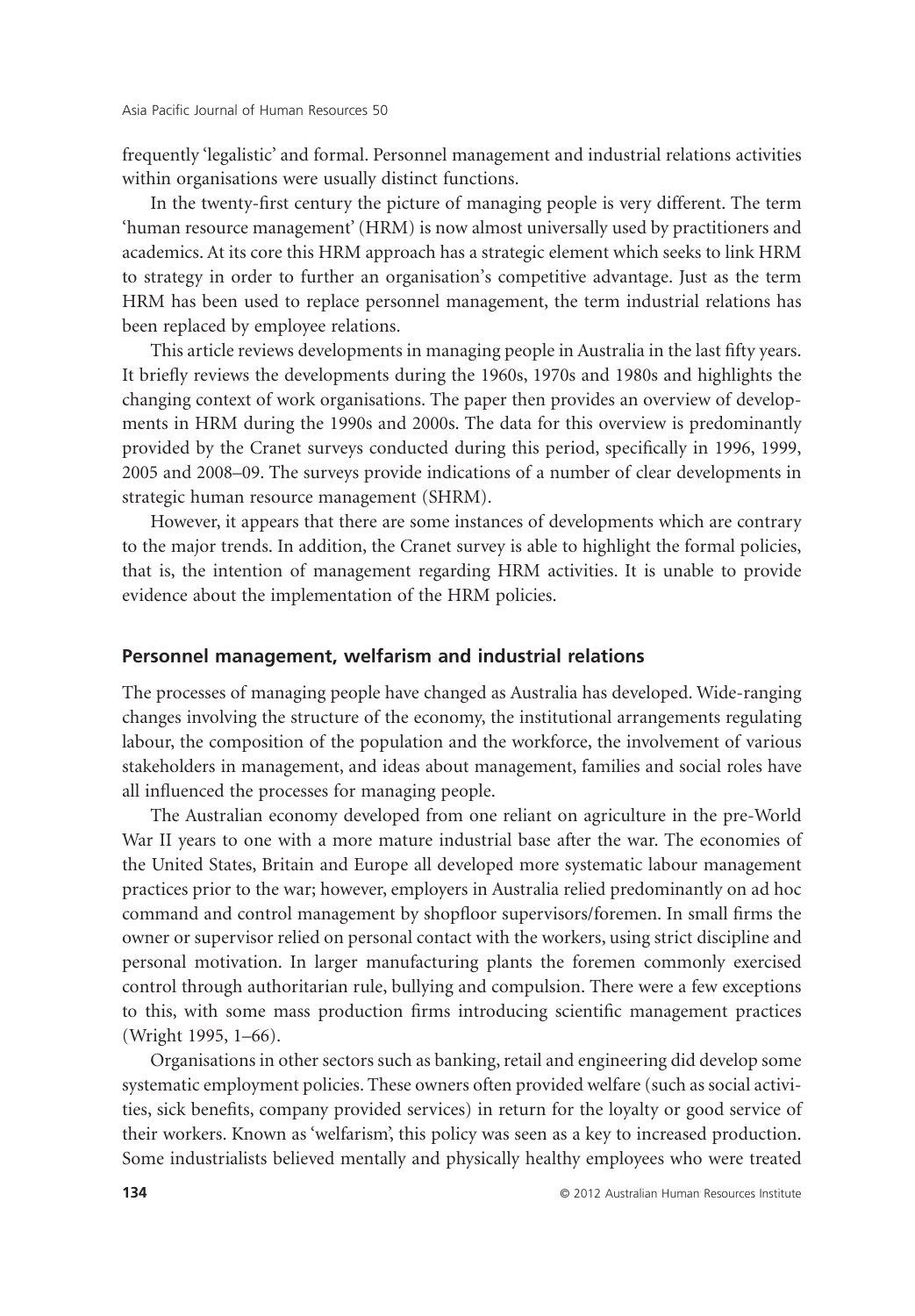fairly would be more productive. However, this approach to managing people was an exception (Wright 1995, 61–4).

Employers did not have unilateral control to manage labour. The arbitration system required employers to recognise trade unions and in some industries, the decisions of the courts and the wages boards did limit employers' power to establish employment policies and conditions. The adoption of the basic wage, the introduction of the automatic quarterly wage adjustments linked to changes in the retail price index and the determination of margins which reflected skill level of jobs were legally binding on employers (Dabscheck and Niland 1981).

Employer demand for labour had a profound influence on people management. This was highlighted in different ways during World War II, during much of the postwar period and during the years of economic uncertainty during the 1970s and 1980s. World War II ushered in a new period of economic development. No longer could Australia import manufactured goods such as electrical goods, chemicals, rubber, vehicles and machinery. Manufacturing plants were established to meet wartime and domestic needs. The modernisation of the economy was co-ordinated by a number of government departments. These departments were engaged in seeking sufficient workers for munitions plants and regulations established working conditions and wage rates. During the 1950s personnel departments were increasingly established (Wright 1995, 38–43).

A number of factors had a far-reaching impact of the management of labour after the war. These included the changing nature of industry structure, urgency of securing sufficiently skilled workers, the requirements of managing a workforce in which women were doing work previously done by men and a concern with establishing working conditions which increased labour productivity in a time of skill shortage. The economy was no longer highly protected and employers needed to think beyond the rational bureaucratic approach which had previously been adopted (Dunphy and Griffiths 1998; Mathews 1994).

Until the 1960s many personnel departments continued to focus on reducing inefficiencies. Bucklow (1961) claimed personnel management had largely atrophied during the previous decade. However, during the 1960s increasing numbers of employers sought to further increase employee productivity, employee motivation, and operational reliability and efficiency. The application of scientific management techniques, human relations and organisational development methods, and new organisational forms became more widespread (Dunford 1992; Dunphy 1987). These developments encouraged the expansion and the formalisation of the personnel function.

At the same time, trade unions continued to be active in pursuing minimum wage increases and working conditions. Although employers adopted a variety of approaches to unions, it is noteworthy that the tribunals maintained the principle of managerial prerogative. This ensured personnel departments had unilateral control over a wide range of employment matters (Dabscheck and Niland 1981). In the mid-1960s the mass media reported the progress of major hearings in the federal industrial tribunals 'with the breathless enthusiasm we might expect during the build-up to football finals' (Kitay 1997, 1).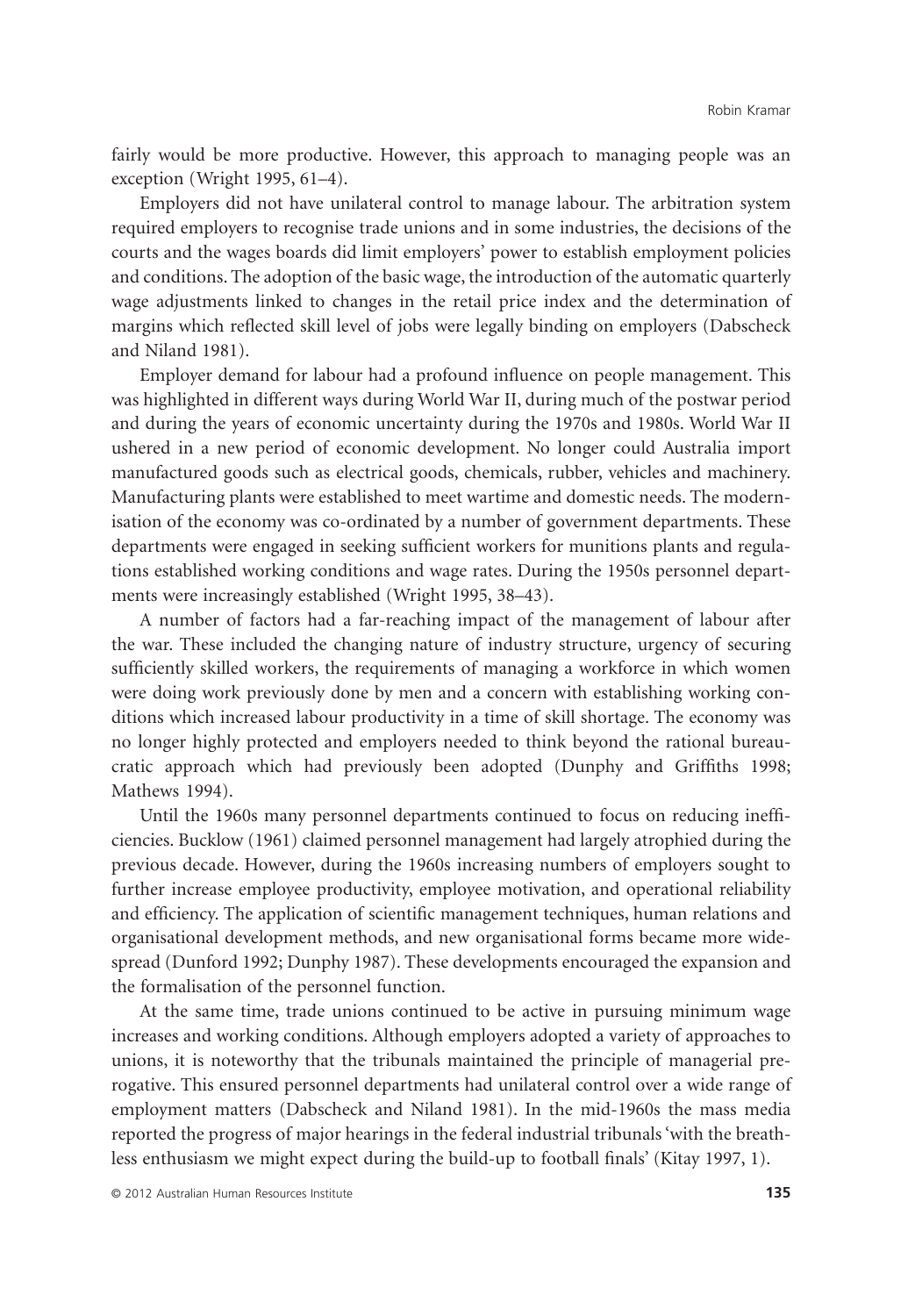All this changed in the 1970s. The challenges facing employers became more intense. Considerable industrial restructuring occurred and the economy experienced both inflation and unemployment. In addition, competition increased as the government deregulated financial markets and reduced tariffs.

The search continued for new ways of solving the labour problem. But the solutions explored in this context involved a different rhetoric. These solutions included the application of strategic planning and management to employee management (strategic human resource management), experiments with employee participation or industrial democracy, searches for best practice management and industrial relations reform. Although these solutions varied, they were based on assumptions that management and employees shared a common interest and that policies should be determined at the local organisational level. Strategic human resource management argued that organisations could most effectively deal with the uncertain economic conditions by integrating people management practices with corporate strategy and enhancing managerial prerogative.

At the same time, governments and the trade union movement were searching for new types of relationships. The Prices and Incomes Accord provided a mechanism for trading off wage increases for improvements in the social wage and policies for improving industrial competitiveness. In 1991, the employer push for an enterprise focus for employee management was achieved with the Australian Industrial Relations Commission (AIRC) determining that enterprise bargaining would be the main method of wage determination. A new approach to the management of people had emerged. The next section explores the concept of SHRM.

There are definitional issues about the terms SHRM and HRM. For the purposes of this article HRM refers to the 'management of work and people' in organisations (Boxall and Purcell 2003, 5). SHRM explicitly refers to organisational strategy providing the framework for the development of human resource management practices (Guest 1987).

## **SHRM concept**

SHRM provided a language for developing people management policies which sought to achieve organisational goals. This approach provided employers with a different, explicit rationale for managing people and a number of concepts which supported the rationale underpinning the link between people management policies and organisational strategy, goals and outcomes. Concepts such as integration, resource-based value (RBV), commitment, corporate values and culture, adaptability and performance are some of the central concepts of SHRM (Guest 1997; Keenoy 1990). Employers had always been concerned with increasing employee productivity through practices such as working conditions, job design and work organisation. However, these methods were introduced in an ad hoc way and were not explicitly linked to achieving organisational outcomes. SHRM provided the frameworks and language to develop this link in a systematic way.

The framework for SHRM explicitly uses people management policies to achieve HR outcomes, such as productivity, employee satisfaction and organisational outcomes such as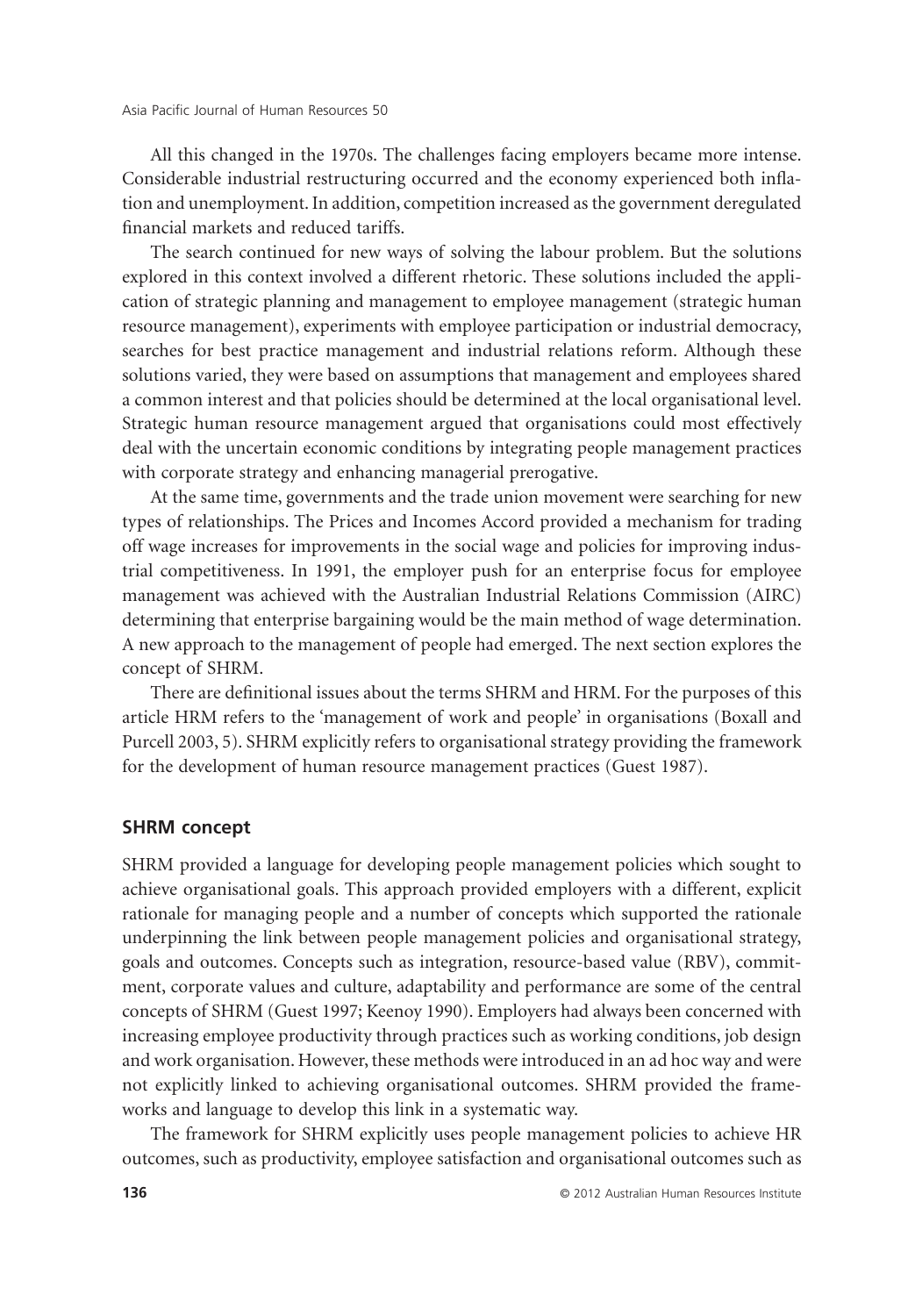return on investment (ROI), profit, market share. Various explanations have been proposed to explain the way HRM practices contribute to performance outcomes. HRM practices have been found to develop unique and competencies (Barney 1991), behaviours (Schuler and Jackson 1987), positive psychological contracts or commitment among employees (Purcell 2003). HRM practices have also been found to ensure the organisation fully utilises its people and has the skills required. (Storey 1992). According to this view people are resources to be deployed as necessary.

SHRM requires a more complex and proactive approach to managing people (Storey 1992). Therefore, it is argued, the human resource professional or manager would need to be professionally qualified to work with senior management and with line managers and to adopt a number of roles. These roles have been identified as employee advocate, human capital developer, strategic partner and functional expert (Ulrich and Brockbank 2005). The human capital developer role recognises the importance of building a workforce for the future, while the employee advocate role seeks to make the employment relationship mutually beneficial. The functional expert refers to HR practices delivered in a number of ways, such as through technology, policies, menus and interventions. The strategic partner role involves multiple dimensions such as business expert, change agent, knowledge manager and being a consultant and adviser. One advantage of the Ulrich (1997); Ulrich and Brockbank (2005) model is that they acknowledge that HRM involves administrative activities, management of legal and employee relations issues and at the same time undertakes business-oriented, strategic activities.

There are many limitations to these models of SHRM. The models are based on assumptions that organisations operate in a rational way and that there is a considerable degree of organisational and managerial autonomy. In fact, management cannot control all development exactly as desired. Changes in SHRM reflect responses to changes in the firm's external environment (Sutton et al. 1994) and its institutional environment (Di Maggio and Powell 1983). For instance, the use of particular HRM bundles and the nature of competitive advantage (Stavrou, Brewster, and Charalambous 2010) have been found to be contingent on geographic context. Collaborative HRM has been found to be associated with superior firm performance and is strongest when national institutional and normative settings support it. A weak link has also been found between joint consultative councils (JCC) and collective payment methods and performance (Rizov and Croucher 2008). In addition, the link between HRM practices and performance outcomes consists a black box which is unable to explain the mechanisms for the link (Becker and Huselid 2006). Employees/employers can still have different, conflicting interests but management's focus on employees is driven by their concern to achieve organisational outcomes (Van Bureen III, Greenwood and Sheehan 2011). Finally, there is no guarantee that the formal policies are implemented in the workplace (Kramar 1992).

During the period in which the surveys were conducted there was considerable change in the industrial regulation of HRM in Australia. In 1996 the *Workplace Relations Act 1996* was enacted, in 2005 substantial amendments to this legislation occurred and these were known as the WorkChoices amendments. Then in 2009 *The Fair Work Act 2009* was enacted,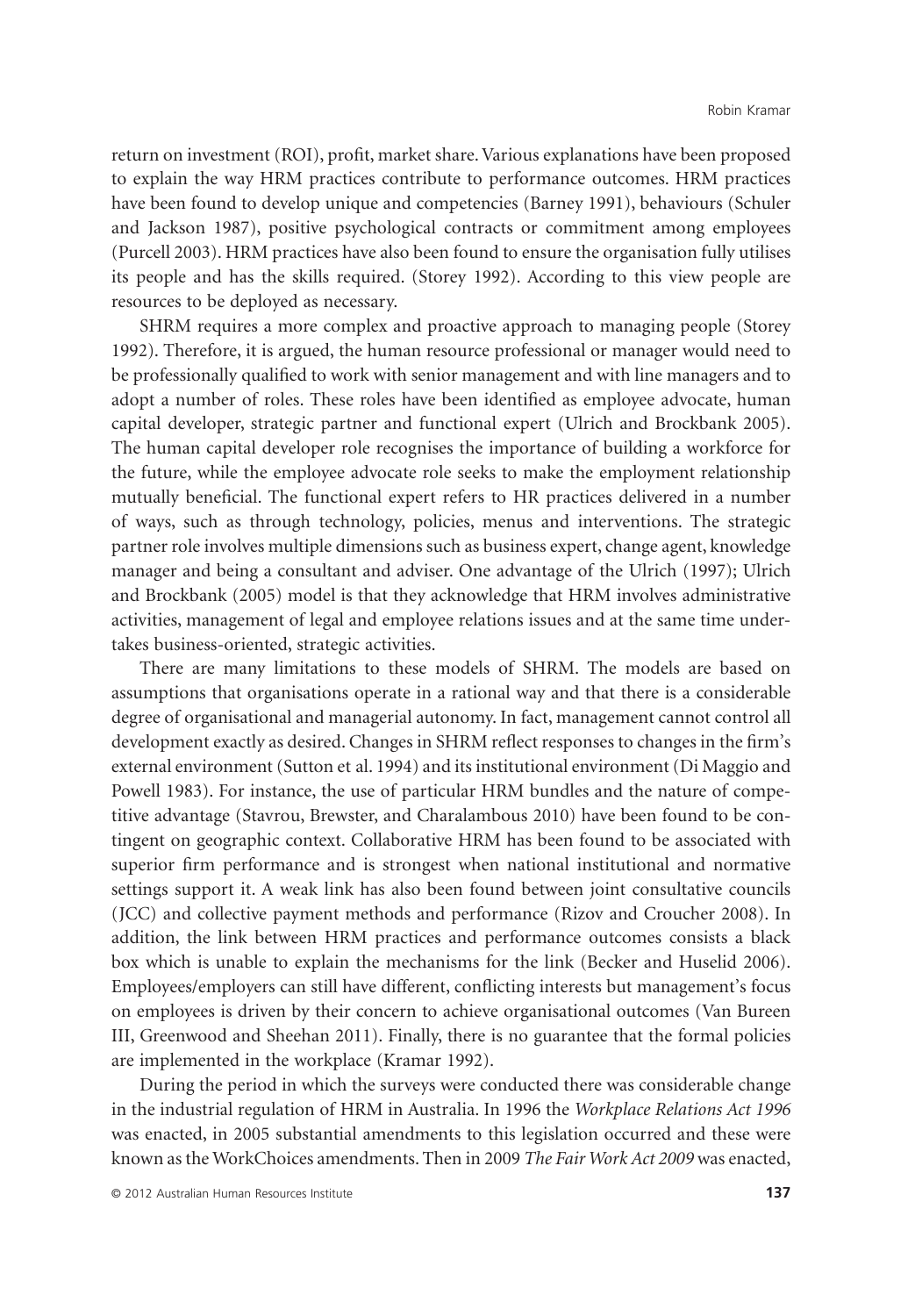but for the purposes of this article the impact of this legislation was probably not evident on HRM at the time of the 2008–09 survey. A major development resulting from the 1996 act and the 2005 amendments was the encouragement of negotiations at the enterprise and the individual level, rather than at the collective level.

Also for much of this period Australia experienced considerable economic growth, and particularly in certain sectors. Mining grew from around 4.5% of GDP in 1993–94, to almost 8% in 2006–07; the services sector has also grown considerably, with property and business services in particular growing from 10% to 14.5% of GDP. During the same period the manufacturing sector contracted from just over 15% of GDP to 12% of GDP (ABS 2011).

The following sections explore the findings of four surveys of human resource practices undertaken between 1996 and 2009 as part of the Cranet survey on international SHRM. The next section very briefly describes the methodology and outlines some of the key findings and interprets these in terms of the literature discussed in the preceding sections of the article.

#### **HRM trends, 1993–2009**

The trends identified and discussed in this section are based on the findings of four surveys conducted in Australia under the auspices of the Cranet network. This network involves researchers in 40 countries who survey HRM practices in medium and large organisations and so provide data suitable for longitudinal and comparative analysis. The Cranet survey was undertaken in Australia in 1996, 1999, 2005 and 2008–09.

For all of the four surveys, databases of public and private organisations employing 100+ employees were obtained from consulting organisations: Pricewaterhouse 1996, PricewaterhouseCoopers 1999, and Dunn and Bradstreet 2005 and 2008–09. The populations for these four surveys ranged from about 1700 to more than 2000 organisations depending on the particular year. Paper questionnaires were sent to the most senior HR Manager in the organisation and in latest survey additional data was obtained using an electronic survey instrument. The response rates were adequate in each survey, being 21%, 18%, 21% and 13% in 1996, 1999, 2005 and 2008–09 respectively.

The respondents to the survey were representative of the population of organisations in the public and private sector. They were also adequately representative of organisations across industries. More details about the methodology and the details of the samples can be found in Kramar and Lake (1997) and Kramar (2000, 2006), and McGraw (2002), McGraw and Peretz (2011) and Peretz and McGraw (2011).

Between 1993 and 2008–09 there were consistent trends in the practices used to manage people. First, these people management practices appeared to be harnessed to achieve organisational objectives. There was greater use of working hours which suited the business, increasing control of employees, the development of policies to meet the shortage of labour, and more widespread use of performance-based pay. Second, there was a trend to the individualisation of employment policies and a major decline in the recognition and role of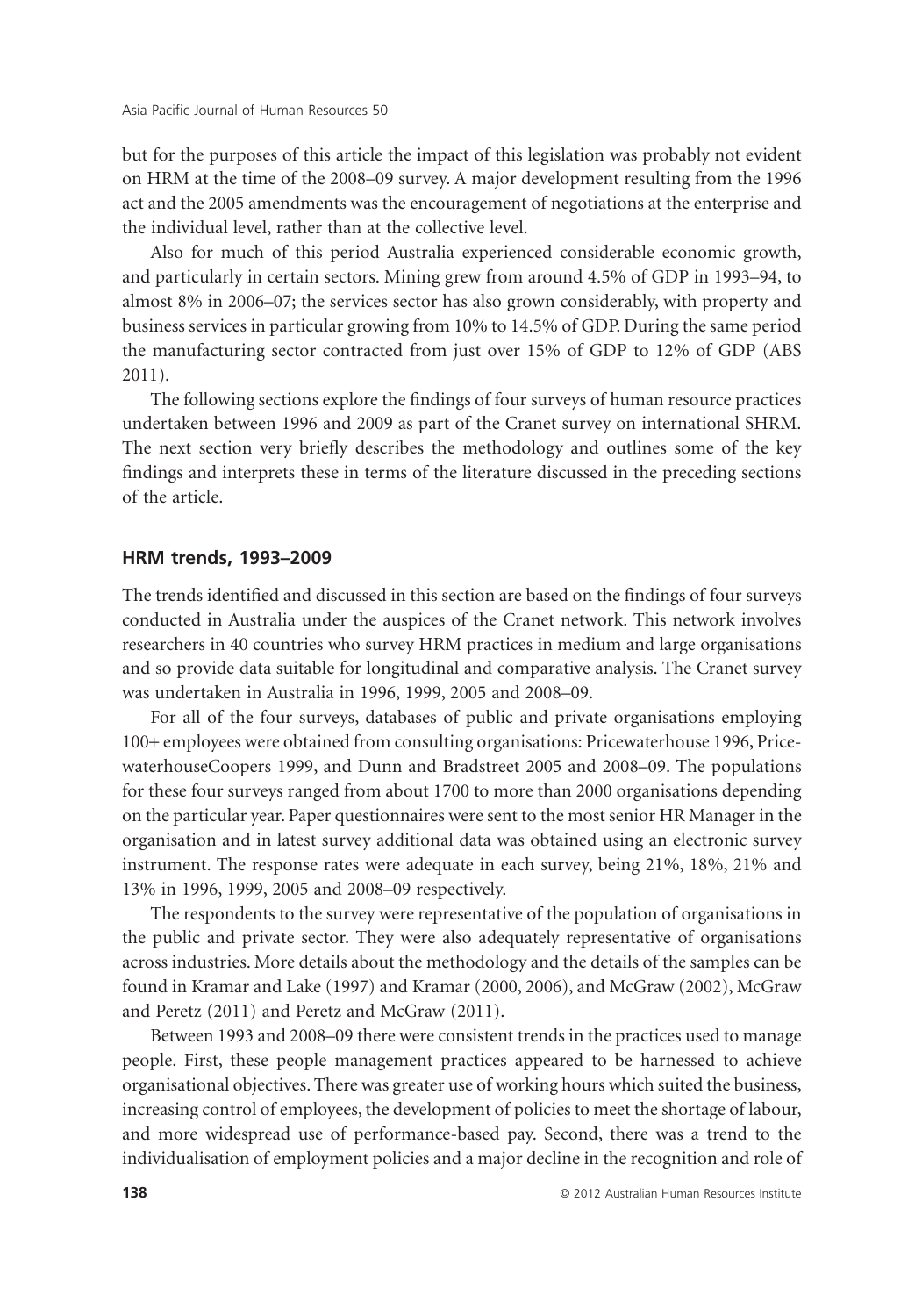trade unions. Third, it appeared that more organisations were adopting more effective practices in 2008–09 than 1996, such as recruitment and performance appraisal. Fourth, the role of the most senior HR manager became more strategic and professional during these years.

### **HRM and organisational outcomes**

HRM practices appeared to be harnessed to achieve organisational outcomes. There was increasing use of flexible working practices and greater control of employees, through the wider use of practices such as performances appraisals and the development of policies such as career planning methods, career break schemes and targeting older and women. There was also increasing use of particular performance-based pay arrangements which linked employee performance to organisational performance.

The surveys asked organisations to nominate proportions of their overall staff who were on twelve different types of flexible work arrangements. These included weekend work, shift work, overtime, annual hours contracts, part-time work, job sharing, flexitime, casual staffing, fixed-term contracts, home-based work, teleworking and compressed working weeks. The results indicate a pronounced increase in the use of eight flexible work arrangements over time with more than 50% of the workforce being subject to these arrangements in 2008–09. These flexible practices were weekend work, shift work, overtime, annual hours contracts, part-time work, temporary contracts, fixed-term contracts and compressed working weeks. It is noteworthy that the use of weekend work and annual hours contracts increased dramatically. Declines were reported in the use of flexitime, job sharing, and home-based work. Responses with regard to teleworking were not conclusive either way. Overall, the data over time suggest a move towards methods that suit the requirement for organisation flexibility and away from employee-focused techniques designed to improve quality of working life.

Performance appraisals are a means of linking employee contribution to organisational outcomes. Data relating to the use of formal performance appraisal for four categories of staff shows consistently high use for managerial and professional staff over the period 1996 to 2008–09 (more than 90% for all periods) and an increase in usage for both clerical (78% to 91%) and manual (55% to 68%) during this period. Input into the performance appraisals from the immediate supervisor was consistently greater than 90% and employees, themselves, contributed in more than 80% of organisations in all four surveys. Slight increases were reported in the use of inputs from subordinates (14% to 19%), peers (14% to 21%) and customers (14% to 16%). Finally, between 1996 and 2008–09, the data from performance appraisals was increasingly used to inform decisions in the key HR areas of pay (58% to 79%), training and development (85% to 92%), career planning (79% to 84%) and workforce planning (58% to 67%).

The surveys also indicate that during the 1996 to 2008–09 period, where an organisation was part of a group of companies/divisions/ agencies there was increasing control exerted by the national headquarters. Between 1996 and 2008–09, policies for pay and benefits, recruitment and selection, training and development, industrial relations and workforce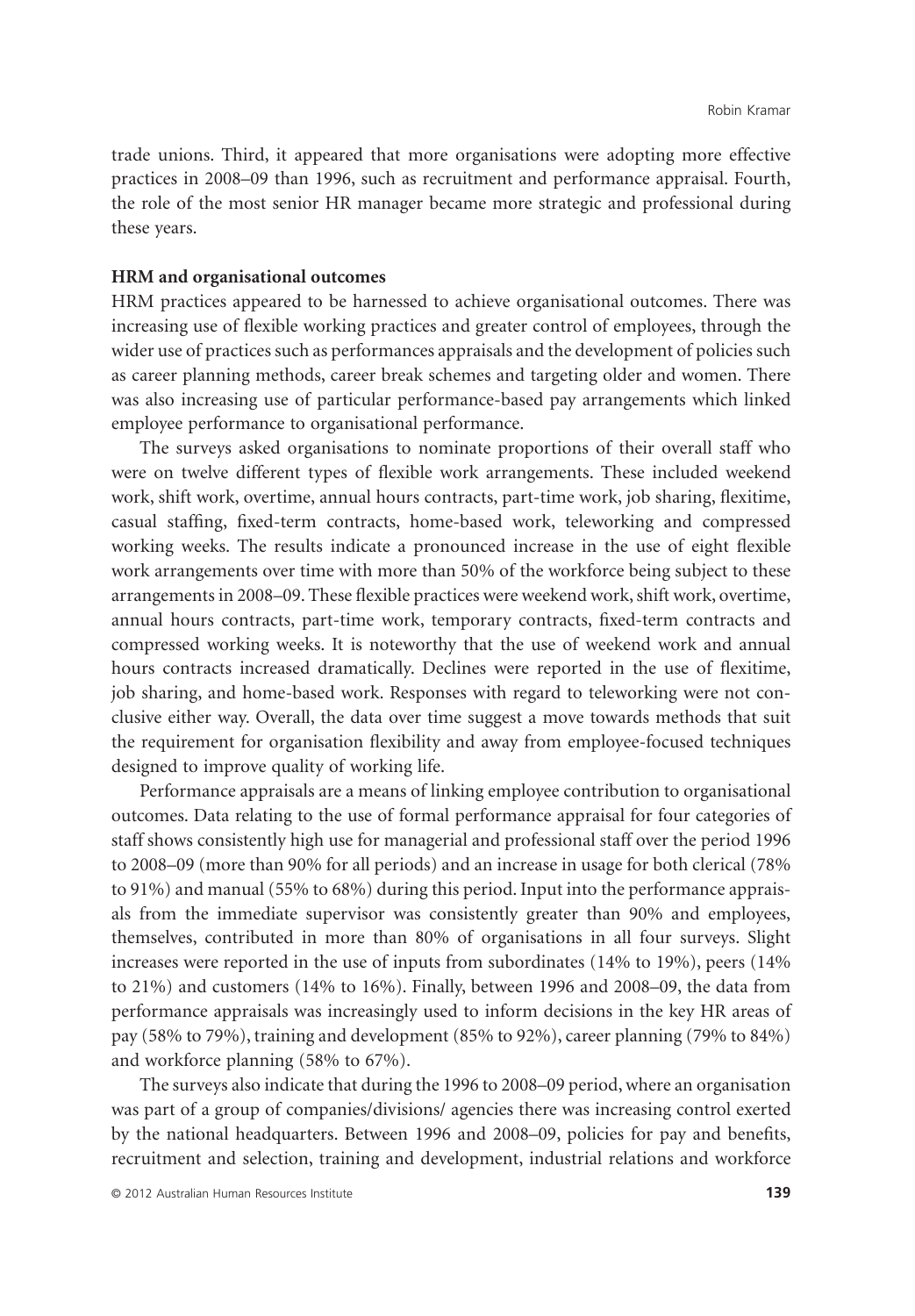Asia Pacific Journal of Human Resources 50

|                        | Yes $(\% )$ |      |             | No $(\% )$ |      |         |  |
|------------------------|-------------|------|-------------|------------|------|---------|--|
|                        | 1996        | 1999 | $2008 - 09$ | 1996       | 1999 | 2008-09 |  |
| Formal career plans    | 33          | 50   | 75          | 67         | 50   | 25      |  |
| Development centres    | 8           | 16   | 32          | 92         | 84   | 68      |  |
| Succession plans       | 35          | 58   | 80          | 65         | 42   | 20      |  |
| Planned job rotation   | 39          | 43   | 66          | 61         | 57   | 34      |  |
| High potential schemes | 19          | 35   | 55          | 81         | 65   | 45      |  |

**Table 1** Career planning and development methods

*Note*: data only available from three surveys.

reduction/expansions were increasingly determined at the national headquarter level, rather than at the international, division/subsidiary or site/local level. An interesting development was the increase in 2005 in all policies, except recruitment and selection, determined at the site level, and then the decline in the determination of policies at this level in the years until 2008–09.

The increasing use of particular HR practices indicate that organisations recognise the need to plan for future workforce capability. Although the surveys during the 1990s indicate staffing ratios increased and decreased at similar ratios, the surveys in 2005 and 2008–09 reveal almost double the number of organisations increased their staffing levels than had in 1996. A greater number of organisations were using formal career development programs, targeting people in particular groups as potential employees, making greater use of leave and career break arrangements and recruiting internally.

Table 1 reveals the substantial growth in the use of career planning and development methods. The use of formal career paths, development centres, succession plans, planned job rotation and high potential schemes increased. In the case of planned job rotation, the increase was 70% and in the case of development centres it was 400%. Similarly, although the use of action plans for people with disabilities, women and ethnic minorities decreased dramatically between 1996 and 2008–09 in the areas of recruitment, training and career progression, older workers (those over 50 years) and women returnees were increasingly targeted in the recruitment process. In 2008–09 16% of organisations were targeting older workers, compared to 4% in 1996, and 21% were targeting women returnees in 2008–09 compared to 12% in 1996.

An interesting development between 2005 and 2008–09 was the increasing use of internal recruitment for all four categories of employees. In 2005 36% of managerial positions were most frequently filled internally, while in 2008–09 the figure was 75%. The increases for the other groups were even more significant. In 2005 12% of professional/ technical positions were filled internally, the figure in 2008–09 was 73%; the rate for administrative positions went from 21% to 78% and for manual positions from 22% to 51%.

Increasing numbers of organisations were also using leave and career break schemes in 2008–09 compared to 1996. The percentage of organisations using career break schemes,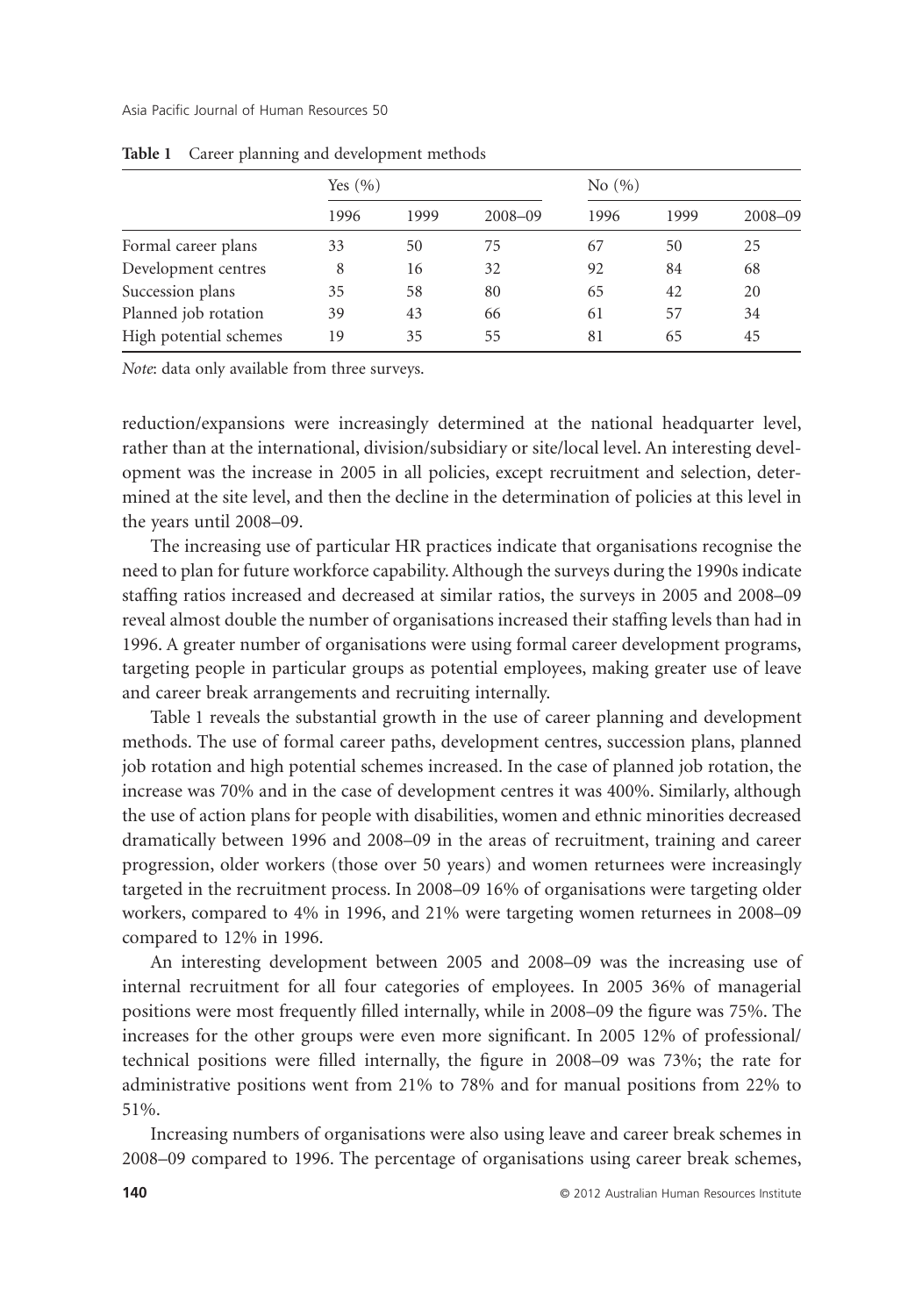maternity leave and paternity leave in excess of statutory requirements, increased from 12%, 49% and 50% in 1996 to 24%, 70% and 63% respectively in 2008–09. In addition, between 1999 and 2008–09 the the percentage of organisations providing education/ training leave increased from 42% to 54%.

Compensation was also being used to further organisational outcomes. Compensation arrangements which linked employee rewards to organisational or individual/team performance were increasingly used for all employees. Respondents were asked about the extent to which their organisation offered six elements of compensation (share schemes, profit sharing, stock options, performance-related pay, individual performance bonuses and team bonuses) for four categories of staff (managerial, professional/technical, clerical/ administrative, manual). Between 1996 and 2008–09 the use of bonuses based on team performance more than doubled for all four categories of employees, while performancerelated pay increased moderately for all groups, except manual employees, during the same period. Between 2005 and 2008–09 bonuses based on individual goals and performance increased for all four categories. The increase for managers was from 41% to 59%, for professionals it was from 35% to 56%, for administrative staff it almost doubled from 16% to 31%, and for manual employees there was a slight increase from 10% to 12%.

### **Individualisation and decline in trade unions**

There was a trend to the individualisation of employment policies and a major decline in the recognition and role of collective organisations such as trade unions. As discussed previously, performance appraisals and performance-based pay focused on the individual rather than the collective. In addition, the determination of basic pay increased dramatically at the individual level for managers, professionals/technical, administrative and manual employees. Between 1996 and 2008–09 these increases were from 38% to 72%, 24% to 59%, 14% to 46% and 5% to 17% respectively.

The role of collective bodies in influencing employment significantly declined between 1996 and 2008–09. In 1996, 72% of organisations had a joint consultative committee (JCC), but by 2008–09 this percentage had declined to 41%. Similarly, In 1996, 87% of organisations recognised trade unions for the purposes of collective bargaining, but by 2008–09 this had decreased to only 60%. Not only had recognition of trade unions declined, so had their influence and representation of employees. In all four surveys more than a quarter of organisations claimed trade union influence declined and in 2008–09 44% of organisations claimed trade unions had no influence at all. In 1996 only 8% of organisations had 0% of employees in trade unions, by 2008–09 this had increased to 28%. At the other extreme in 1996, 15% of organisations had 76–100% of employees in trade unions, but by 2008–09 this had been reduced to 4% of organisations.

The surveys indicated that direct communication between managers and employees continued to increase. In 1996 it was reported that in 45–60% of organisations, direct upward communication from employees to their senior managers and/or to their immediate superior increased. This occurred through the use of regular workforce meetings and/or through team briefings. Although it was not possible to compare this increase in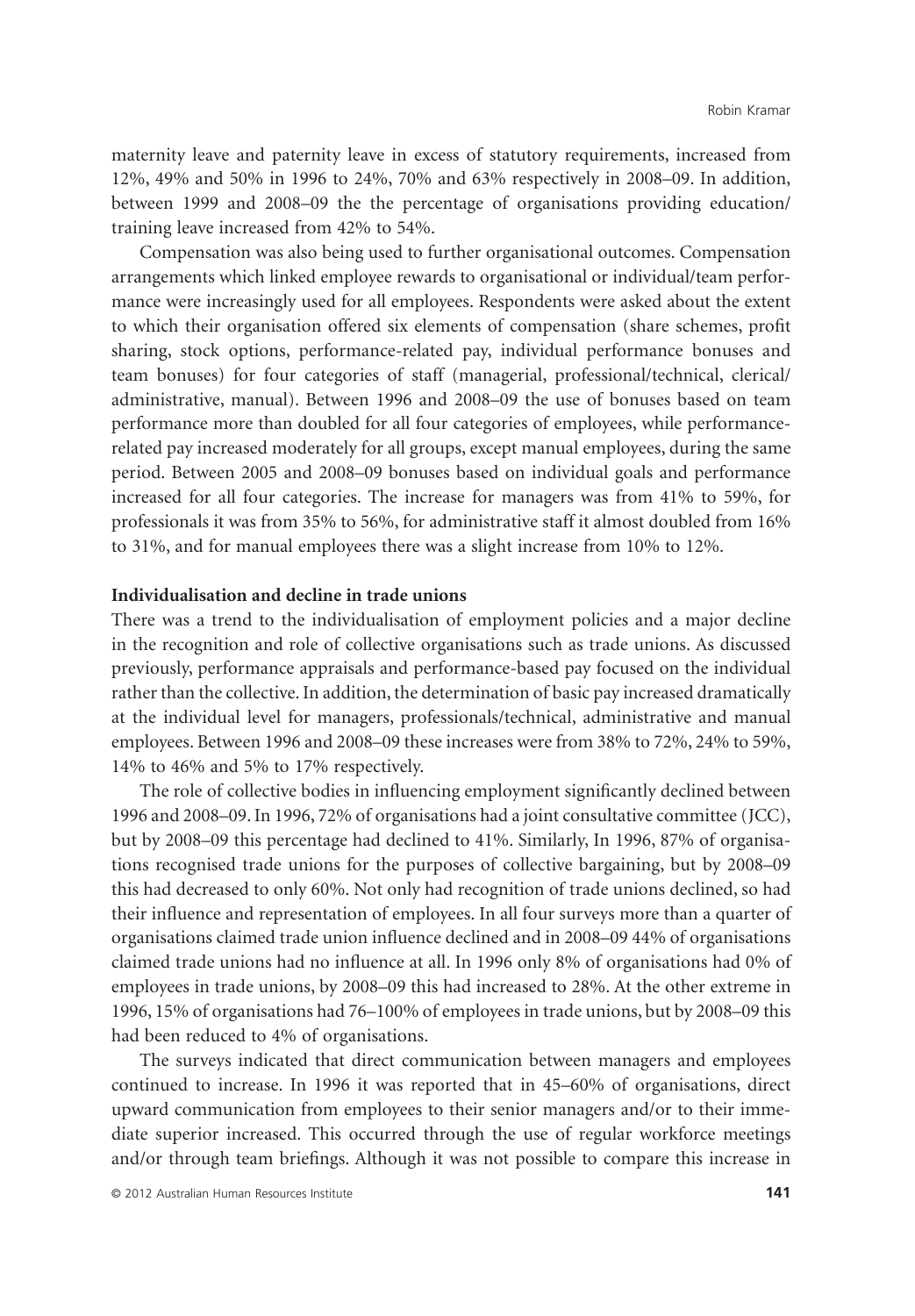2008–09, the importance of communication through the immediate supervisor and team briefings continued to be used 'to a great' or 'very great extent' in the majority of organisations.

There was no consistent trend concerning the briefing of different types of employees about business issues. For instance, the proportion of organisations that briefed management, professionals/technical and administrative staff about organisation of work issues increased between 1999 and 2008–09 from 25% to 86%, 69% to 76% and 70% to 72% respectively. However, the percentage of organisations briefing these employees and manual employees on business strategy declined between 1996 and 2008–09 as did formal briefing on financial performance for all but administrative staff.

#### **Use of more effective HRM policies**

It appeared that an increasing number of organisations were adopting more effective HRM practices in 2008–09, than in earlier years. These included more effective recruitment and selection practices, a greater variety of sources of information for performance appraisals, the evaluation of training against criteria such as changes in behaviour and meeting plans objectives and greater evaluation of the HR department. However, although there was increasing use of some effective practices, there were instances where the reverse had occurred.

In 2008–09 an increasing number of organisations were using a wider range of recruitment practices for managerial, professional/technical, administrative and manual staff. Table 2 shows how recruitment sources such as word of mouth, vacancy page on company website, and vacancies on commercial websites increased dramatically between 2005 and 2008–09. These changes suggest that there was a shortage of labour and HR activities were being delivered in different ways. In addition, an increasing number of organisations were

|                                         | Mgt $(\% )$    |         |      | Professional/<br>technical (%) | Clerical $(\% )$ |             | Manual $(\% )$ |         |
|-----------------------------------------|----------------|---------|------|--------------------------------|------------------|-------------|----------------|---------|
|                                         | 2005           | 2008-09 | 2005 | 2008-09                        | 2005             | $2008 - 09$ | 2005           | 2008-09 |
| Internally                              | 36             | 75      | 12   | 73                             | 21               | 78          | 22             | 51      |
| Recruitment agencies/<br>consultancies  | 41             | 77      | 39   | 74                             | 18               | 46          | 17             | 22      |
| Advertisement                           | 19             | 71      | 34   | 78                             | 38               | 78          | 38             | 60      |
| Word of mouth                           | 2              | 50      | 2    | 61                             | $\overline{4}$   | 63          | 12             | 49      |
| Vacancy page on<br>company website      | $\overline{0}$ | 54      | 2    | 63                             | $\overline{4}$   | 64          | 2              | 47      |
| Vacancies on commercial<br>job websites | 1              | 62      | 10   | 71                             | 14               | 63          | 7              | 41      |
| Direct from educational<br>institution  | $\Omega$       | 4       | 1    | 34                             | 1                | 8           | $\Omega$       | 10      |

**Table 2** Use of practices most frequently used to recruit staff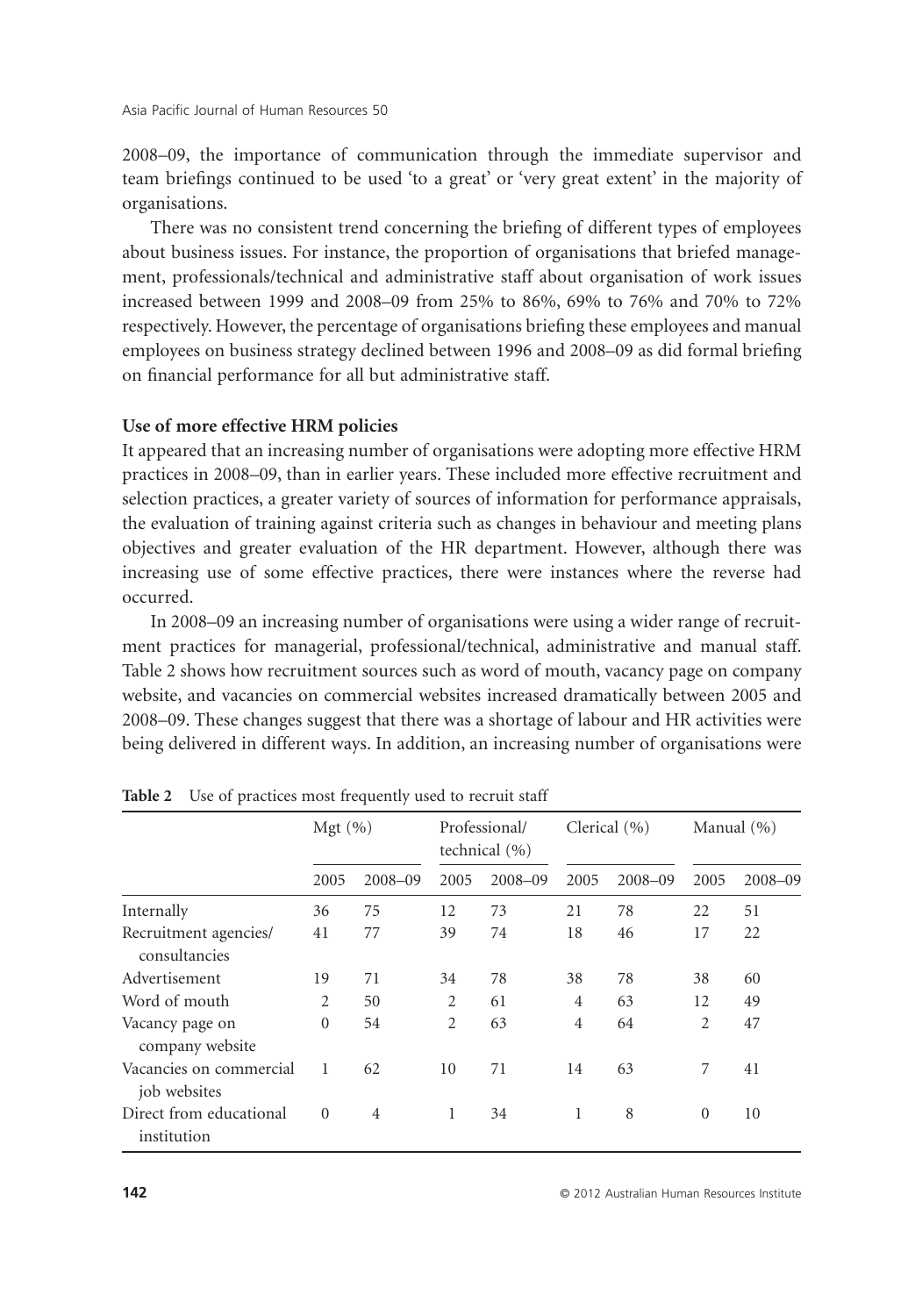using interview panels, psychometric testing and references as a means of selecting employees in all four categories.

In an earlier section, the greater use of performance appraisals was revealed. Between 1996 and 2008–09 information for the appraisal was sought from a wider variety of sources and the appraisal data was used more frequently to make a variety of HR decisions. In 1996, 58% of organisations used appraisal data to make decisions about pay, while in 2008–09 this proportion had increased to 79%. Similarly, increases occurred for training and development decisions, going from 88% to 92%, career moves from 79% to 84% and workforce planning from 58% to 67% over the period.

The average number of days per year of training undertaken by employees in the four groups remained similar between 1996 and 2008–09 (between 4 and 8 days for the different groups), as did the expenditure on training (4% of annual payroll costs). However, there was a dramatic decline in the evaluation of training, and when evaluation did occur the methods used were different. In 1996, 82% of organisations reported they evaluated training; however, in 2008–09 the figure had declined to 56%. In circumstances when evaluation did occur, evaluation of training in terms of behaviour increased from 68% to 82%, while evaluation in terms of reaction and results declined from 78% and 56% to 48% and 14% respectively. In addition, in 2008–09 almost half of the organisations evaluated training in terms of whether it met the objectives in the training and development plan, and by gaining informal feedback from line managers and employees.

A further development during this period was the greater evaluation of HR departments' performance. In 1996 only 59% of organisations systematically evaluated the performance of HR, while in 2008–09 this had increased to 98%. Four groups were dominant in the evaluation of this performance. Top management was involved in 97% of organisations, line managers in 89%, the HR function in 85% and employees in 62%.

#### **Role of HR managers and departments**

The nature of HR work and the provision of services changed. Between 1993 and 2008–09 the most senior HR managers' role was becoming more strategic, while between 2005 and 2008–09 the use of human resource information systems (HRIS) expanded to perform much of the transactional work. Not surprisingly, the size of the HR department declined during the 1990s and 2000s.

The role of HR professionals within organisations became more strategic and professional between 1996 and 2008–09. During this period the percentage of organisations with HR managers on the board or equivalent increased from 41% to 78%. There is evidence of increasing professionalisation, with HR staff becoming much more likely to hold a university degree in 2008–09 (74%) than in 1996 (61%). An increasing proportion of HR managers held business-related degrees in 2008–09 (40%) compared to 1996 (33%). Qualifications were reported in a wide variety of academic disciplines; however, a noticeable decrease occurred in the numbers of HR managers holding social science and humanities degrees. The percentage of HR managers with these qualifications declined from 22% in 1996 to 15% in 2008–09.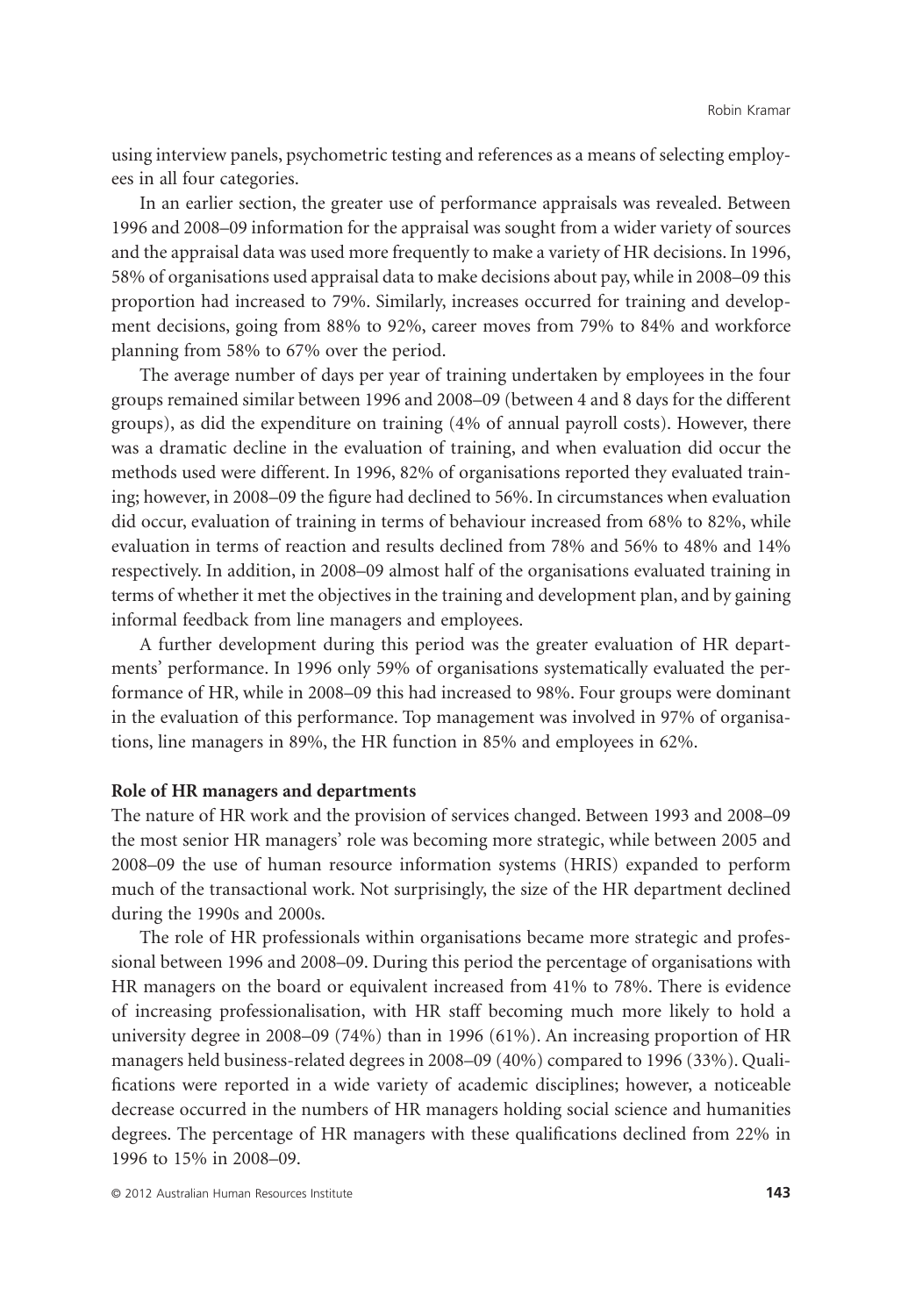Asia Pacific Journal of Human Resources 50

|                                     | Yes $(\% )$ |             | No $(\% )$     |         |
|-------------------------------------|-------------|-------------|----------------|---------|
|                                     | 2005        | $2008 - 09$ | 2005           | 2008-09 |
| Individual personnel records        | 56          | 79          | $\overline{4}$ | 21      |
| Payroll                             | 60          | 95          | 2              | 5       |
| <b>Benefits</b>                     | 46          | 73          | 13             | 27      |
| Time registration and attendance    | 32          | 54          | 25             | 46      |
| Recruitment and selection           | 14          | 45          | 42             | 55      |
| Training and development            | 37          | 62          | 22             | 38      |
| Performance management              | 20          | 51          | 36             | 49      |
| Career planning/succession planning | 9           | 32          | 46             | 68      |
| Work scheduling                     | 12          | 34          | 44             | 66      |
| Health and safety                   | 20          | 46          | 32             | 54      |

**Table 3** Use of computerised HRIS for particular HR areas

The senior HR manager who completed the surveys typically had between 12 to 15 years work experience in HR at each survey period and was recruited from outside the organisation. In 2008–09, 59% of the HR managers were recruited from HR positions outside the organisation and 11% were recruited from non-HR positions outside the organisation. This compared to 46% and 7% respectively in 1996. At the same time, there was a marked increase in the number of female heads of HR (up from 41% in 1996 to 62% in 2008–09).

While there was increasing professionalisation of HR work, an increasing amount of the HR work was being done by HRIS. Between 2005 and 2008–09 the use of HRIS increased dramatically in many areas of HRM. For instance, the use of HRIS for individual personnel records, payroll, benefits, and time registration and attendance increased from 56%, 60%, 46% and 32% to 79%, 95%, 73% and 54% respectively. There were even greater increases in their use for traditional HRM activities such as recruitment and selection, training and development, performance management, career planning and succession, work scheduling and health and safety. Table 3 reveals the extent of these increases.

At the same time as these changes were occurring, there was a sharp reduction in the number of people employed in HRM departments. Almost all the organisations had HR departments in 1996, 1999, 2005 and 2008–09. In 1999 the average number of staff was 36; however, in 2008–09 the average size had declined to 13. Just as women increased their representation as senior HR managers, their representation in the HR department also increased.

There was also a strong trend to more consultation between HR and line managers on a range of HR issues. The surveys asked respondents who had primary responsibilities for policy decisions relating to all core areas of HR decision-making (pay, recruitment and selection, training and development, industrial relations and workforce planning). Four response categories were available for each HR area: line managers; line managers in consultation with HR; HR in consultation with line managers; or HR alone. As Table 4 shows, there was a clear decrease in all HR areas for line managers to take decisions alone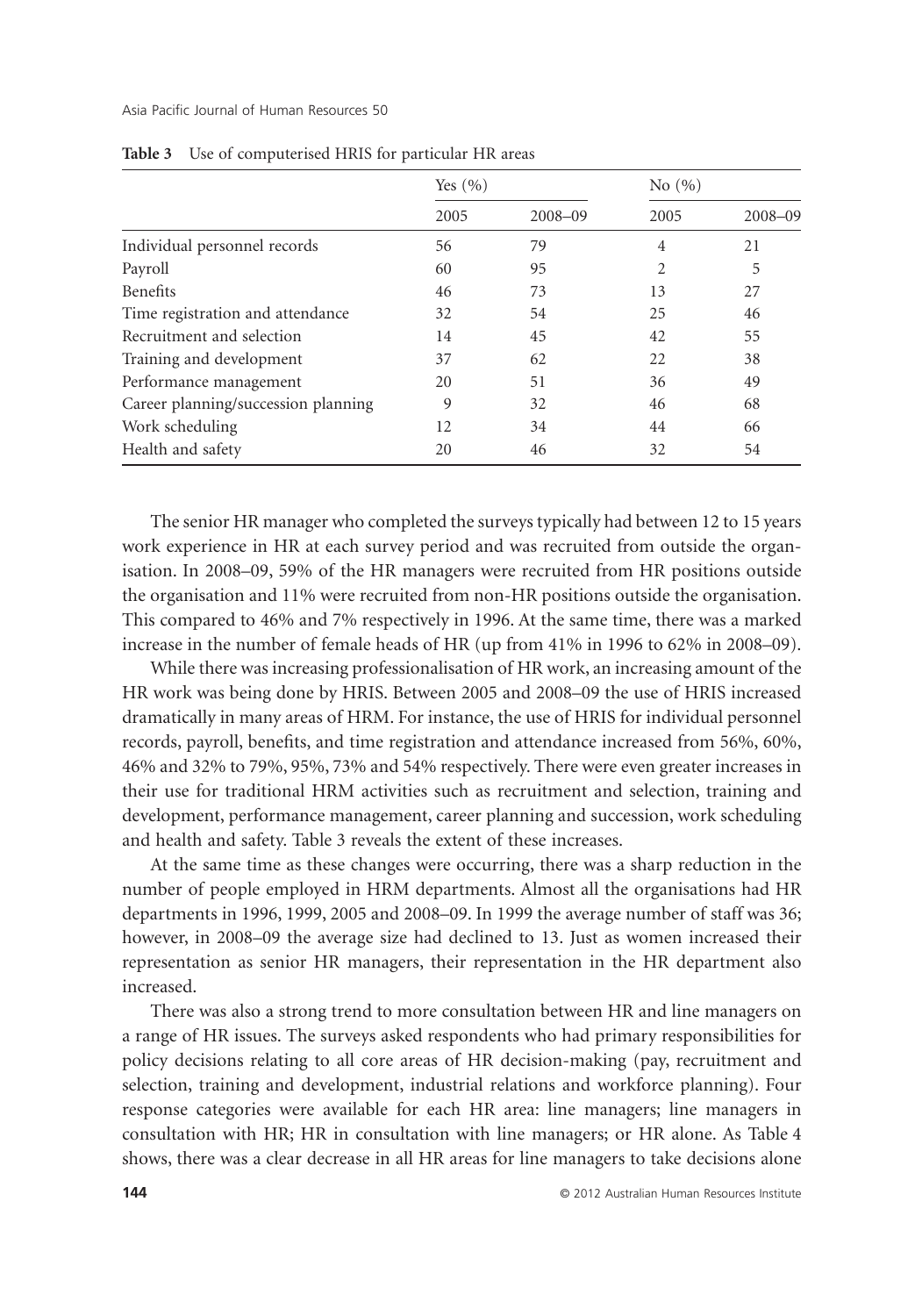| lot account of client that the control of the second control of the component of the component of the component of the component of the component of the component of the component of the component of the component of the c |  |
|--------------------------------------------------------------------------------------------------------------------------------------------------------------------------------------------------------------------------------|--|
| ֧֚֚֚֚֚֚֚֚֚֚֚֚֚֚֚֚֚֝֝֓ <b>֓</b><br>I                                                                                                                                                                                            |  |
| Ī                                                                                                                                                                                                                              |  |

|                      |   | ĺ            |                |              |                |                                              |    |               |    |                   |                         |                                                                                            |                  |                |                 |          |
|----------------------|---|--------------|----------------|--------------|----------------|----------------------------------------------|----|---------------|----|-------------------|-------------------------|--------------------------------------------------------------------------------------------|------------------|----------------|-----------------|----------|
|                      |   | Line mgt (%) |                |              |                | Line mgt in consultation<br>with HR dept (%) |    |               |    | with line mgt (%) | HR dept in consultation |                                                                                            | $HR$ dept $(\%)$ |                |                 |          |
|                      | I |              |                |              |                |                                              |    |               |    |                   |                         | 60-8002 9002 6661 9661 60-8002 9002 6661 9661 60-8002 9002 6661 9661 60-8002 9002 6661 966 |                  |                |                 |          |
| Pay and benefits     |   |              |                |              | 24             |                                              | 27 |               |    | 56                | 45                      | 46                                                                                         |                  | $\frac{8}{18}$ | 19<br>16        |          |
| Recruitment and      |   |              |                |              | 35             |                                              |    | 42            | 43 | 47                | 44                      | 42                                                                                         |                  |                |                 |          |
| selection            |   |              |                |              |                |                                              |    |               |    |                   |                         |                                                                                            |                  |                |                 |          |
| Iraining and         |   |              | G              |              | 33             | 34                                           | 29 | 38            | 48 | 52                | 53                      | 47                                                                                         | $\frac{1}{2}$    | $\equiv$       | $\overline{a}$  | $\equiv$ |
| development          |   |              |                |              |                |                                              |    |               |    |                   |                         |                                                                                            |                  |                |                 |          |
| Industrial relations |   |              |                |              | $\overline{1}$ | $\overline{1}$                               |    | $\frac{1}{6}$ | 47 |                   | 42                      | 44                                                                                         | $\overline{30}$  | 27             | $\overline{40}$ | 38       |
| Workforce reduction/ |   |              | $\overline{5}$ | $\mathbf{C}$ | 43             |                                              | 38 | 46            | 29 | 35                | $\mathfrak{q}$          |                                                                                            |                  |                | ∝               |          |
| expansion            |   |              |                |              |                |                                              |    |               |    |                   |                         |                                                                                            |                  |                |                 |          |
|                      |   |              |                |              |                |                                              |    |               |    |                   |                         |                                                                                            |                  |                |                 |          |

Robin Kramar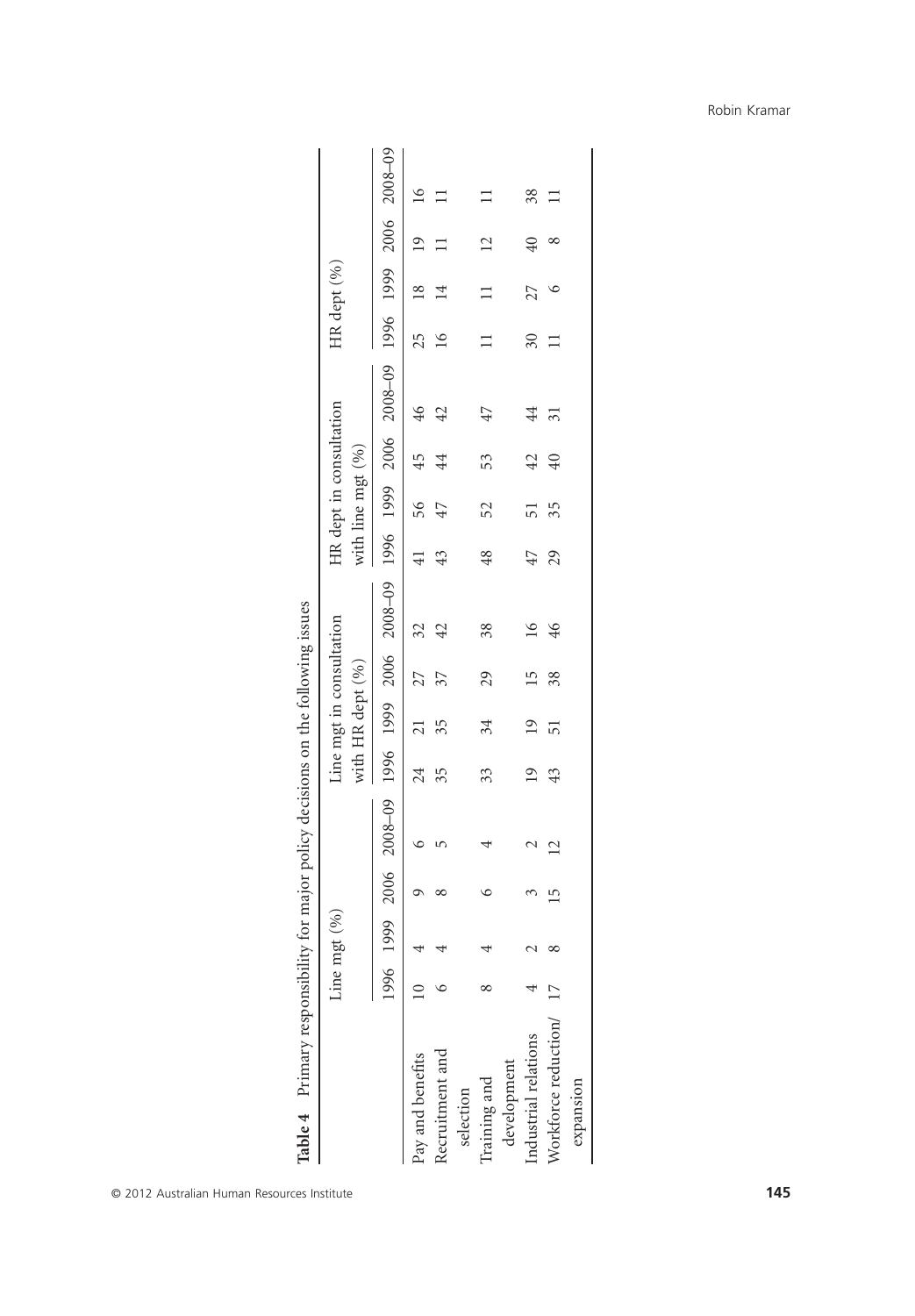and a similar decrease (with the exception of decision on IR) for HR managers to take decision alone. Corresponding increases were found in the categories where line and HR managers worked together, with the most pronounced increases in the line management in consultation with HR responses.

## **Contrary trends**

The four surveys using the Cranet surveys in Australia indicated that HR policies were increasingly linked to achieving organisational outcomes, the focus of HR policies was increasingly on the individual and the influence of trade unions was declining, more effective HRM practices were being used and the role of HR professionals and the delivery of HR services was changing. However, there were also indications of some developments, small in nature, which were contrary to these four trends.

Although there was evidence HRM practices were increasingly linked to longer term organisational outcomes, there was a decline in the use of written mission statements, business/ service strategy and personnel/HR strategy between 1996 and 2008–09. At the same time there was an increase in the use of unwritten strategies in these three areas. The use of written mission statements, business/service strategy and personnel/HR strategy declined from 92%, 89% and 70% in 1996 to 85%, 81% and 67% in 2008–09 respectively, while the use of unwritten mission statements, business/service strategy and personnel/HR strategy increased from 2% to 8%, 5% to 11% and 14% to 22% respectively during this period.

In addition, despite a much greater percentage of HR managers sitting on the board in 2008–09 than in 1996, the surveys indicate that the involvement of the HR manager in the development of corporate strategy has declined between 1996 and 2008–09. Only 46% of HR managers reported being involved in the development of strategy from the outset in 2008–09 compared to 50% in 1996.

Similarly, although organisations were targeting older workers and women returnees, the use of actions for women, people with disabilities and ethnic minorities showed a remarkable reduction. Although consistent data was not collected at each survey date Table 5 reveals the decline in action plans for these three groups in the areas of recruitment, training, and promotion/career progression.

|                          |      | Recruitment $(\% )$ |         |      | Training (%) |         |      | Promotion/career<br>progression $(\% )$ |         |
|--------------------------|------|---------------------|---------|------|--------------|---------|------|-----------------------------------------|---------|
|                          | 1996 | 1999                | 2008-09 | 1996 | 1999         | 2008-09 | 1996 | 1999                                    | 2008-09 |
| People with disabilities | 46   | 35                  | 18      | 32   | 18           | 15      | 28   | 18                                      |         |
| Women                    | 73   | 68                  | 28      | 54   | 45           | 26      | 60   | 60                                      | 31      |
| Ethnic minorities        |      | 33                  | 21      |      | 21           | 16      |      | 18                                      | 10      |

**Table 5** Use of affirmative action programs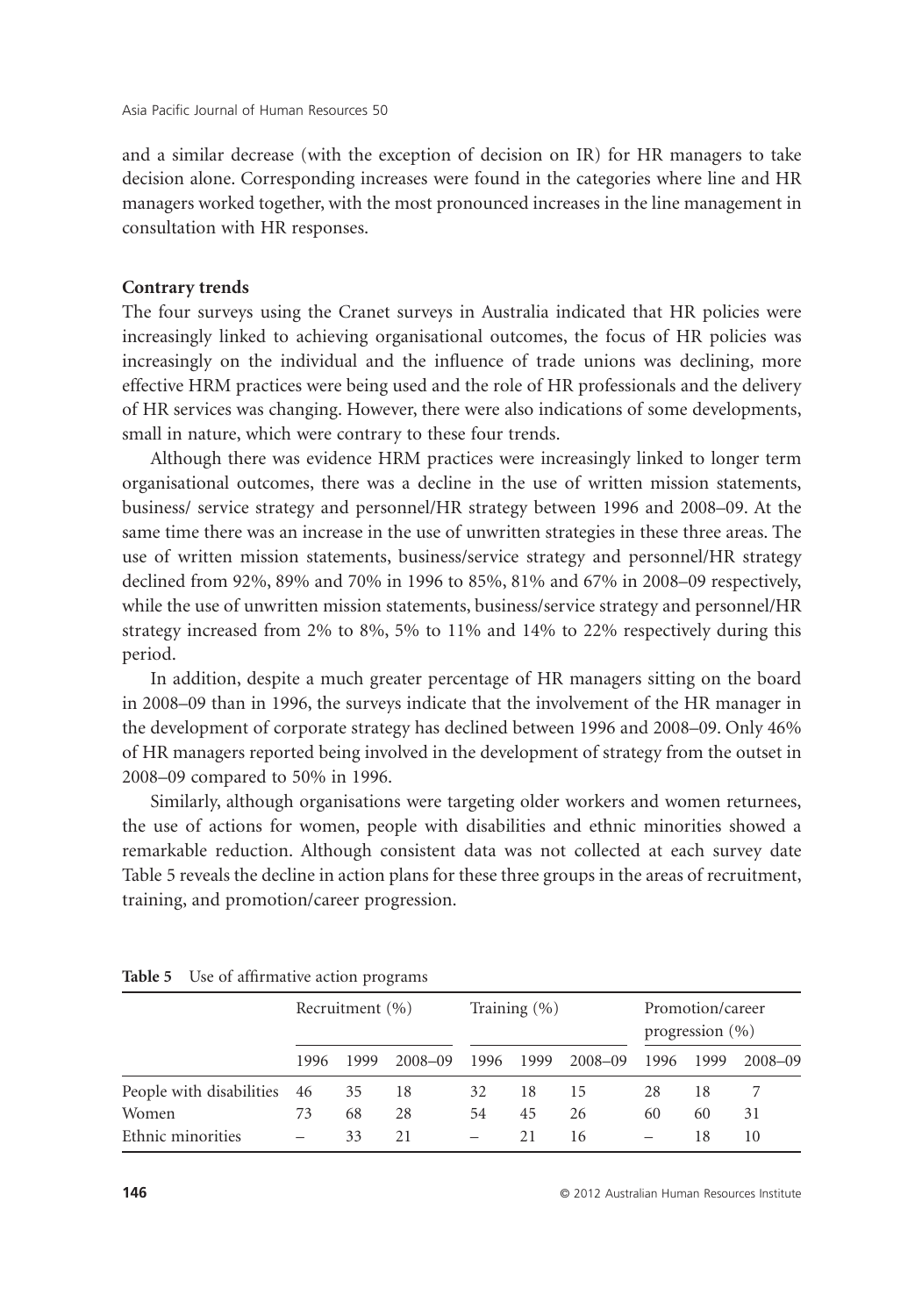#### **Discussion and future directions in research**

The Cranet surveys indicate that Australian HRM was becoming more individually calculative. This was reflected in the use of particular HRM policies such as performance appraisals, performance-based rewards and, increasingly, flexible working arrangements which would appear to support employer requirements rather than employee needs. At the same time, the declining influence of trade unions and of JCCs and increasing communication between senior managers and employees, particularly through workforce meetings, reinforces the individual nature of the HRM's focus. The calculative nature of the relationship is suggested by the reduction in the communication of information about financial performance and strategy. This development is not surprising given the changes in the institutional environment in Australia, particularly the strengthening of the liberal market economy, reduction in tariffs and the legislative changes. The survey involves organisations with parent organisations in a variety of countries. An area of possible future research could be to explore the influence of parent companies in 'collectivist', social democratic countries and assess the influence of the parent companies' HR policies in Australia during a period of economic uncertainty in many European and US companies.

The surveys, particularly the one in 2008–09, suggest HRM policies were being developed to deal with a tight labour market. In 2008–09 staffing levels and internal recruitment had increased, the use of policies to develop internal employees and the use of career break schemes were more widespread. As mentioned previously, women returnees and older workers were being targeted in recruitment, training and promotion. A further development involving the declining use of techniques to reduce staff between 1999 and 2008–09 from 43% to 17% also suggests a labour shortage. It indicates that HR managers are performing the role of a human capital manager as encouraged by Ulrich and Brockbank (2005).

However, although there is evidence there could be a labour shortage, the percentage of organisations viewed as operating in a growing market declined between 1996 and 2008–09 from 61% to 54%, while the percentage operating in a 'same' market increased from 27% to 40%. At the same time, there was a dramatic increase in the proportion of organisations being involved in acquisitions of other organisations (24% to 45%), relocation (9% to 14%) and takeover by another organisation (9% to 13%). The relationship between perceptions of an organisation's market and its labour requirements, now and in the future, could also be an area of future research.

The role of the HR manager and the delivery of HRM services were also continuing to evolve. A greater proportion of HR managers sat on the board of their organisations. Although employees in the four categories specified in the survey were increasingly sought for positions within an organisation, during the survey period the HR managers were increasingly sought from outside the organisation than from within. In addition, HR managers were increasingly working with line managers to make HR decisions and the use of HRIS continued to increase. These developments suggest that some of the transactional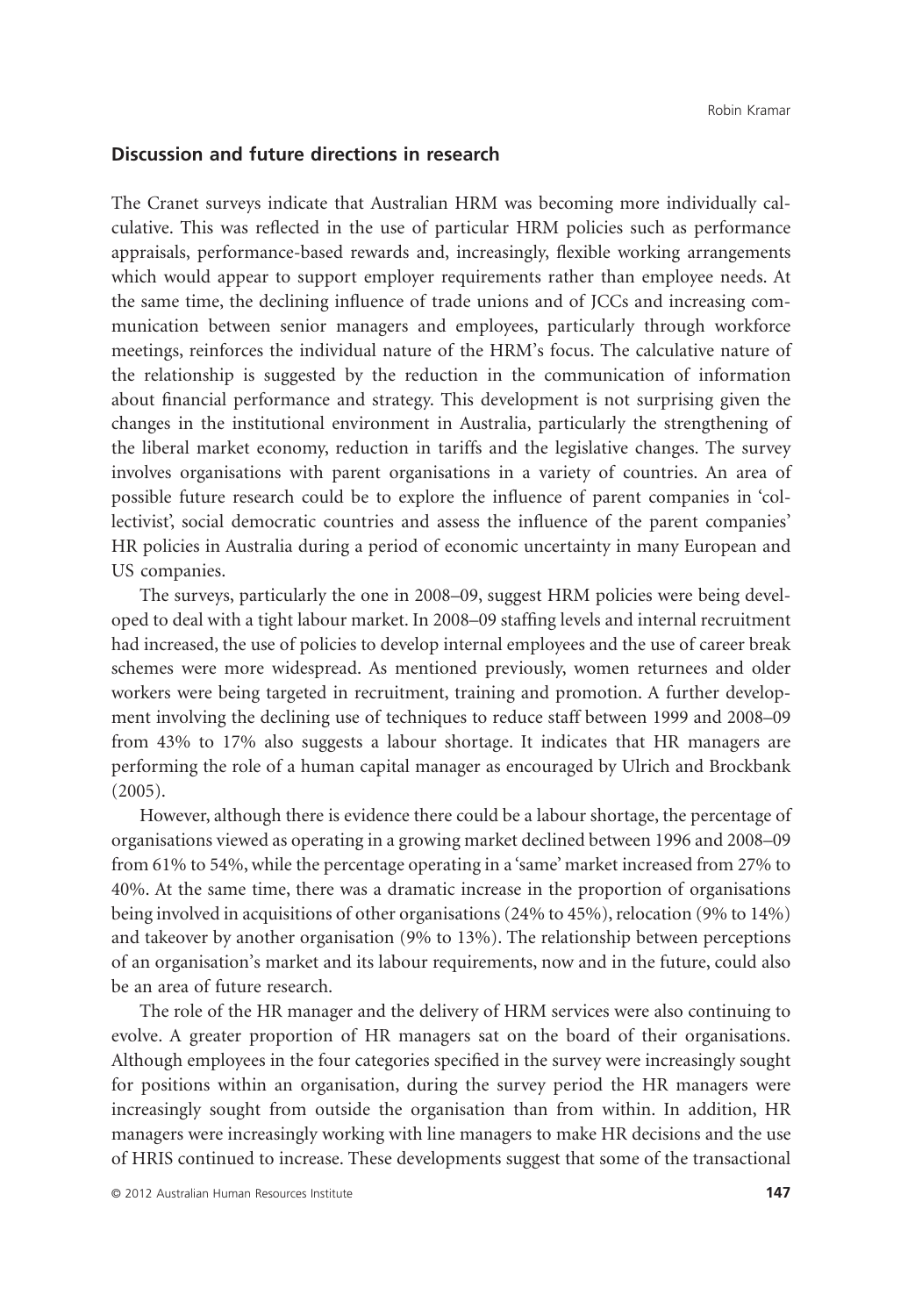HR work was being removed from the HR department, and that HR managers were playing a strategic partner role. However, the finding that the involvement of these managers in strategy/business development from the outset has declined a little seems to contradict the increasing representation of HR managers on the board. The exploration of this apparent discrepancy would be a fruitful area of future research.

The surveys also suggest that the people filling the role of HR manager were becoming more qualified, professional and integrated with the 'business'. The proportion of HR managers with university qualifications in business studies increased by 10% between 1996 and 2008–09. They were increasingly sought from outside, possibly because of their experience and knowledge in other organisations. In addition, the apparent use of HR policies which are regarded as a form of effective practice could indicate a more widespread knowledge of good practice among HR professionals, i.e. they are performing the role of functional expert. The criteria large organisations use to select HR managers, especially the importance of experience external to the organisation, would be another useful area for future research.

There is little opportunity in the survey or evidence from the results that the HR manager performs the role of employee advocate. The decline in workplace childcare from 12% in 1996 to 3% in 2008–09, the declining availability of home-based work between 2005 and 2008–09, the dramatic decline in action programs for people with disabilities, for women and ethnic minorities, and the decreasing use of JCC suggests employee needs are not assessed. This lack of assessment suggests a duality around the process of providing policies which enable the balancing of employees' work and non-work life. The decline in the sharing of information about business decisions and performance appears to be contrary to an open, engaging culture.

# **Conclusion**

Policies to manage people in Australia have changed during the last fifty years. The Cranet surveys conducted in 1996, 1999, 2005 and 2008–09 reveal that many HR policies, the role of the HR managers and collective organisations changed significantly. HRM policies were used in increasing numbers of organisations to achieve organisational objectives in the short term through the use of performance appraisals, flexible work practices and performance-based pay. They were also used to achieve organisational outcomes in the long term through career development practices, action plans targeting women returnees and older workers and evaluation of the performance of the HR department.

The changes indicate that HR managers bring a unitarist, rather than a pluralist perspective to the management of employees. Declining union influence, lack of recognition of trade unions and declining use of JCCs support this trend. In addition the use of performance-based pay, performance appraisals and direct communication through the supervisor manger reinforce this view of individuals who share a common interest with employers. However, it is surprising the sharing of information with employees has declined.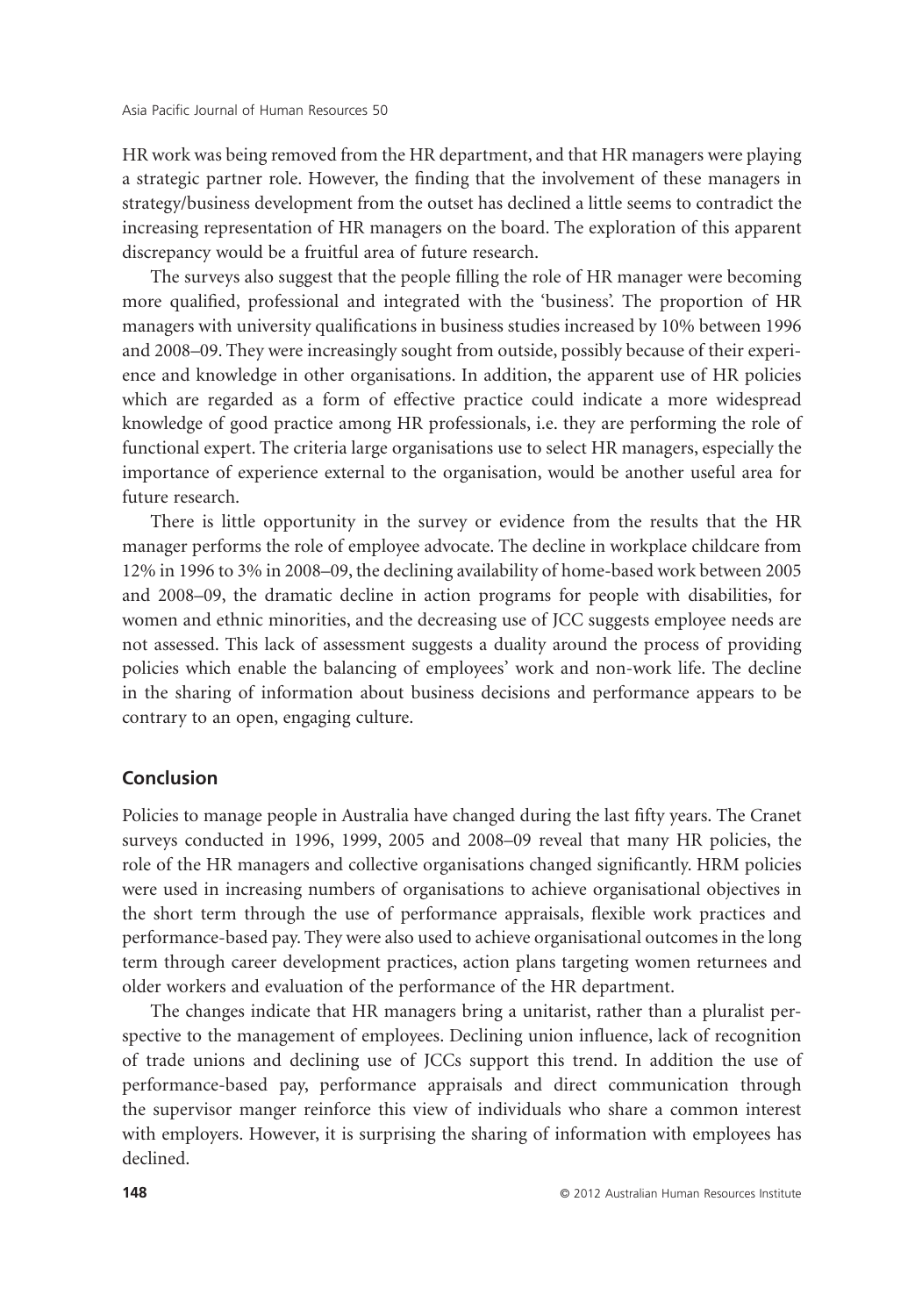The surveys are able to report only on formal policies, not on the implementation of the formal policy in the workplace. The surveys are also unable to report on the impact of the policies on organisational outcomes, or the impact of institutional arrangements on HRM policies. Despite these restrictions, the surveys reveal employers are continuing to change the way they manage people to improve organisational outcomes.

The continuing growth and development of the Asia Pacific region and the role of Australia in these developments will pose an interesting context for the future of human resource management in organisations in Australia. If the present expansion of the mining sector continues and work continues to be 'off-shored' the requirements for managing employees and other people doing the work of organisations will continue to change.

**Robin Kramar** is a professor of human resource management in the Faculty of Business at the Australian Catholic University (ACU). She has co-authored the popular textbook *Human resource management: Strategy, people, performance* and numerous articles and chapters on a wide variety of topics, particularly on diversity management, strategic human resource management, and human resource management and its relationship to corporate social responsibility (CSR). Robin was editor of the *Asia Pacific Journal of Human Resources* (2002–07) and is now an associate editor.

# **References**

- Australian Bureau of Statistics (ABS) (2011) *Australian labour market statistics, October 2011*. Cat. no. 6105.0. ABS, Canberra. http://www.abs.gov.au/AUSSTATS/abs@.nsf/Latestproducts/5204. 0Main%20Features502006-07?opendocument&tabname=Summary&prodno=5204.0&issue= 2006-07&num=&view=
- Barney JB (1991) Firm resources and sustainable competitive advantage. *Journal of Management* 12, 99–120.
- Becker BB and MA Huselid (2006) Strategic human resource management. *Journal of Management* 32(6), 898–925.
- Boxall PF and J Purcell (2003) *Strategy and human resource management*. Palgrave Macmillan, Basington, UK.
- Bucklow M (1961) A note on personnel management in Australia. *Journal of Industrial Relations* 3(2), 131–135.
- Dabscheck B and JR Niland (1981) *Industrial relations in Australia*. Allen and Unwin, St Leonards, NSW.
- Di Maggio PJ and WW Powell (1983) The iron cage revisited: Institutional isomorphism and collective rationality in organizational fields. *American Sociological Review* 48(2), 147–169.
- Dunford R (1992) *Organisational behaviour in Australia*. McGraw-Hill, Sydney, NSW.
- Dunphy D (1987) The historical development of human resource management in Australia. *Human Resource Management Australia* 25(2), 40–47.
- Dunphy D and A Griffiths (1998) Heresies to orthodoxies: Organisational renewal in Australia 1966–1996. *Management Decision* 40(1), 74–81.
- Guest DE (1987) Human resource management and industrial relations. *Journal of Management Studies* 24(5), 503–521.
- Guest DE (1997) Human resource management and performance: A review and research agenda. *International Journal of Human Resource Management* 8(3), 263–276.